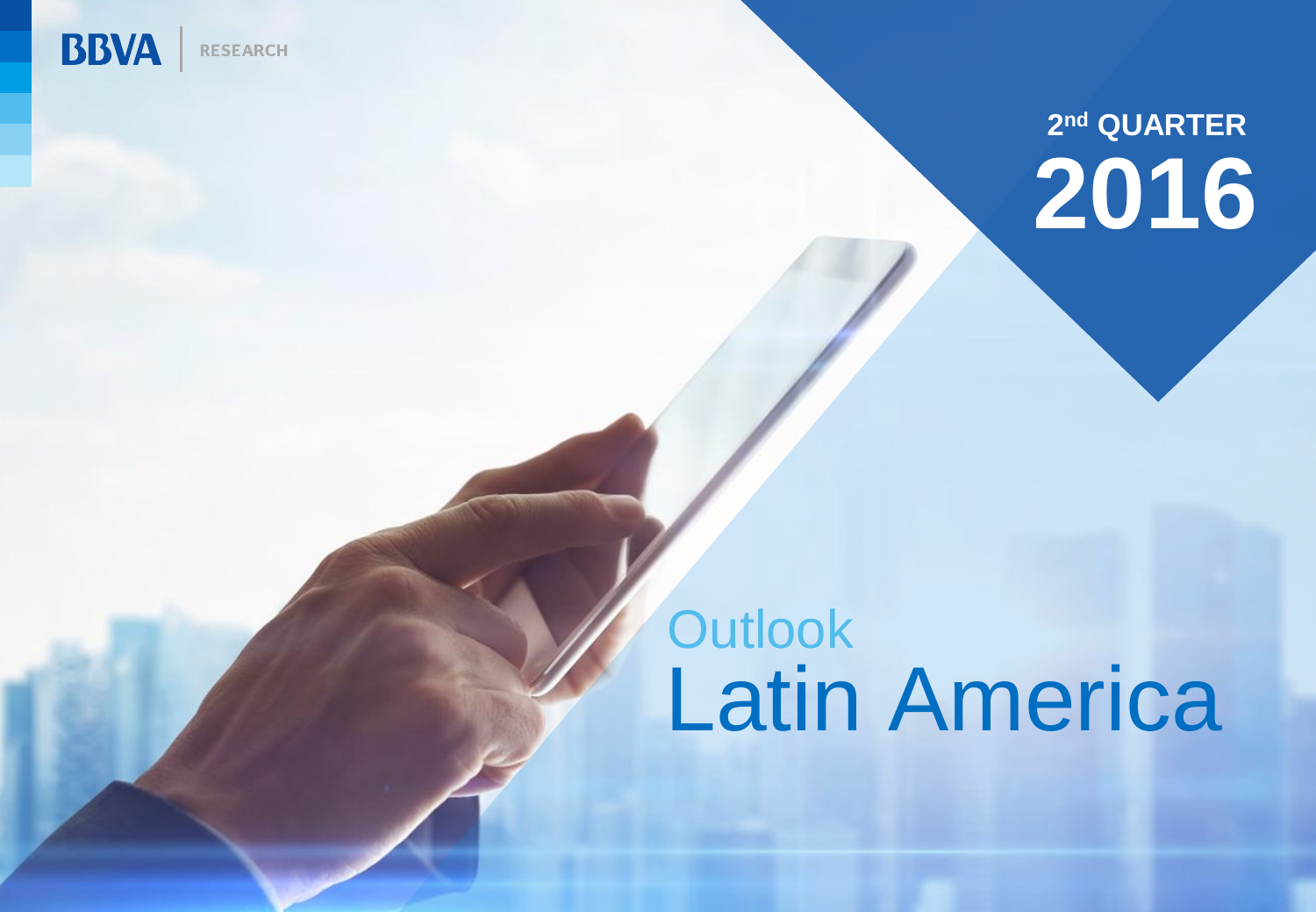

## Main Messages

**The global outlook has improved. but global growth will continue to be low.** Financial stress has been reduced significantly in the last three months. especially in emerging markets. and commodity prices have recovered. Global growth will increase, but moderately and will remain fragile.

**Latam GDP will shrink -1.1% in 2016 and recover to 1.7% in 2017.** The fall in 2016 will be dragged by the sharp recession in Brazil. whereas the Pacific Alliance will grow 2.3%. Recovery in 2017 will be driven by the external sector (stronger global growth and better terms of trade) and higher investment in places like Argentina, Peru and Colombia.

**The positive effect of the recent recovery of commodity prices will be offset by lower public expenditure.** Public expenditure will be adjusted in most countries given lower tax receipts and to preserve fiscal rules and sovereign ratings. The main exception will be Brazil, where the necessary fiscal consolidation is likely to continue to be postponed.

**Inflation abates slightly in most countries, helped by the recent appreciation of commodity prices.** Lower inflation and weak domestic demand will allow central banks to wait and see, with stable interest rates likely for the remainder of this year with the exception of Colombia, where further hikes are likely. In turn, Mexico will continue to synchronize interest rate hikes with the Fed's.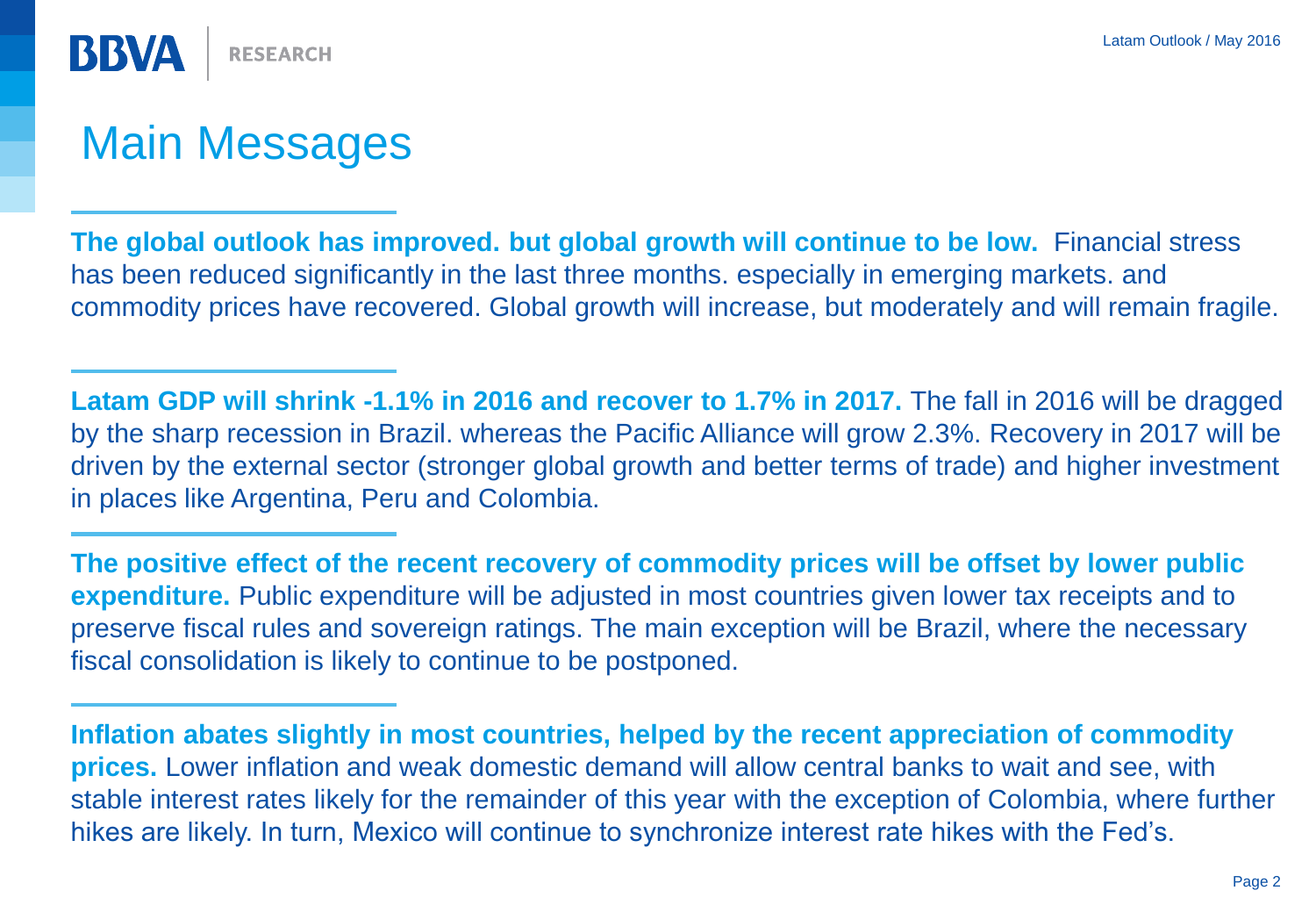

# **External environment**

Global scenario improves, but growth will continue to be subdued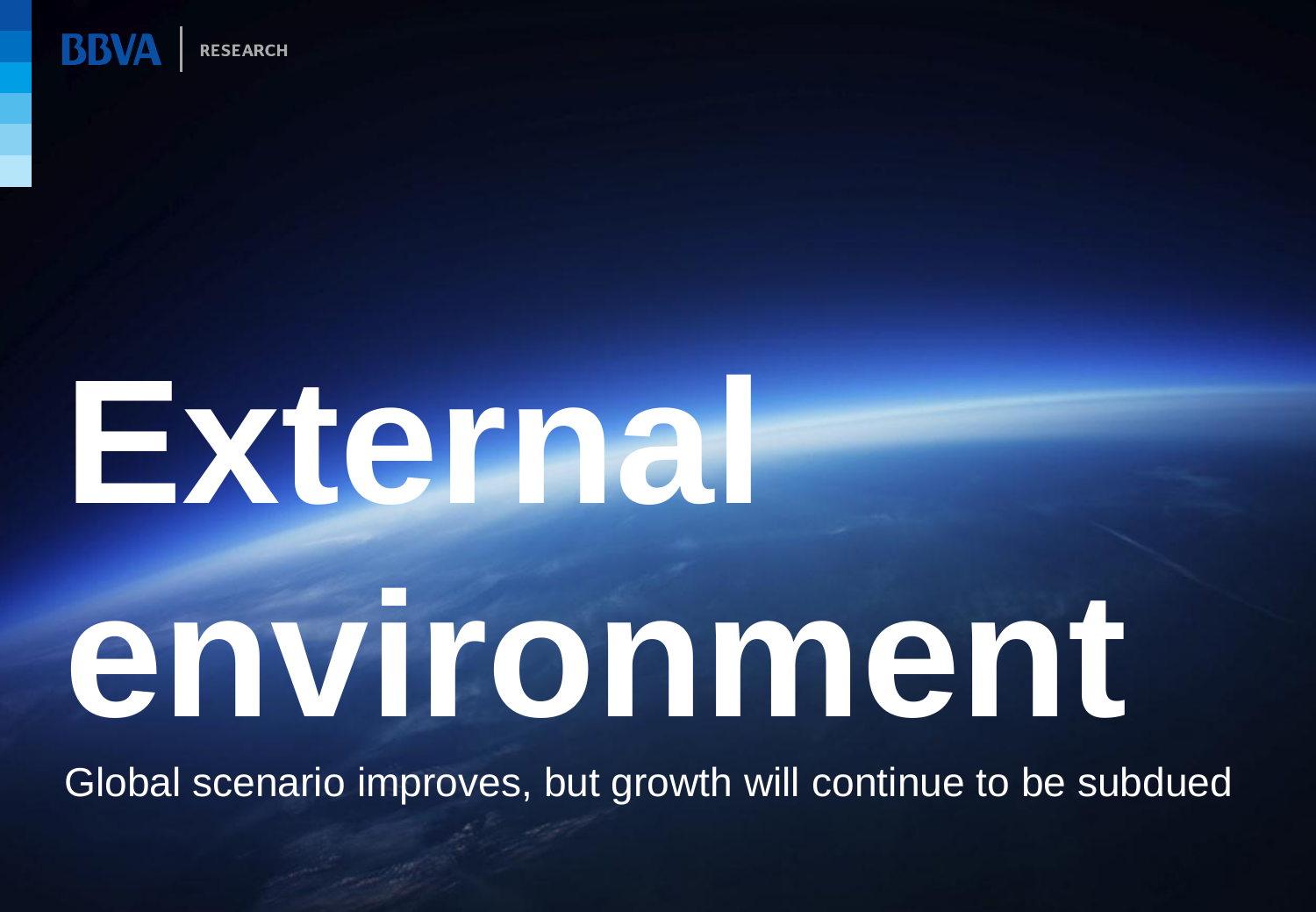**RESEARCH** 

**BBVA** 

## Global financial markets calm down in the last three months

#### **Financial stress in financial markets**

BBVA Research Financial stress index



Financial stress abates since high reached in January, especially in emerging markets…

… driven by:

- 1. Improved macro indicators in China and lower FX depreciation pressures
- 2. Recovery of commodity prices (especially oil)
- 3. More gradual expected path of Fed's rate hikes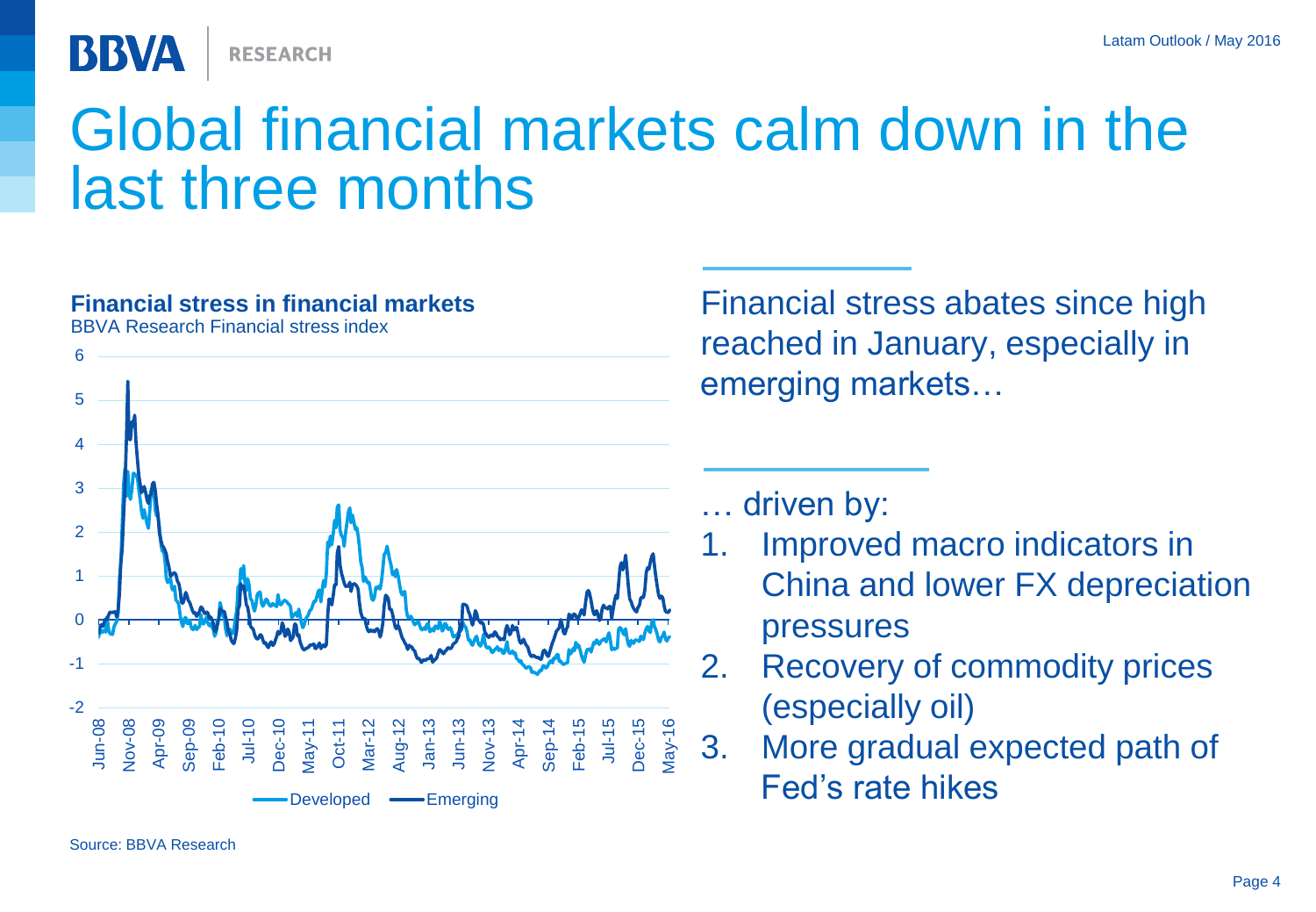

## Global economic scenario was quite negative three months ago…

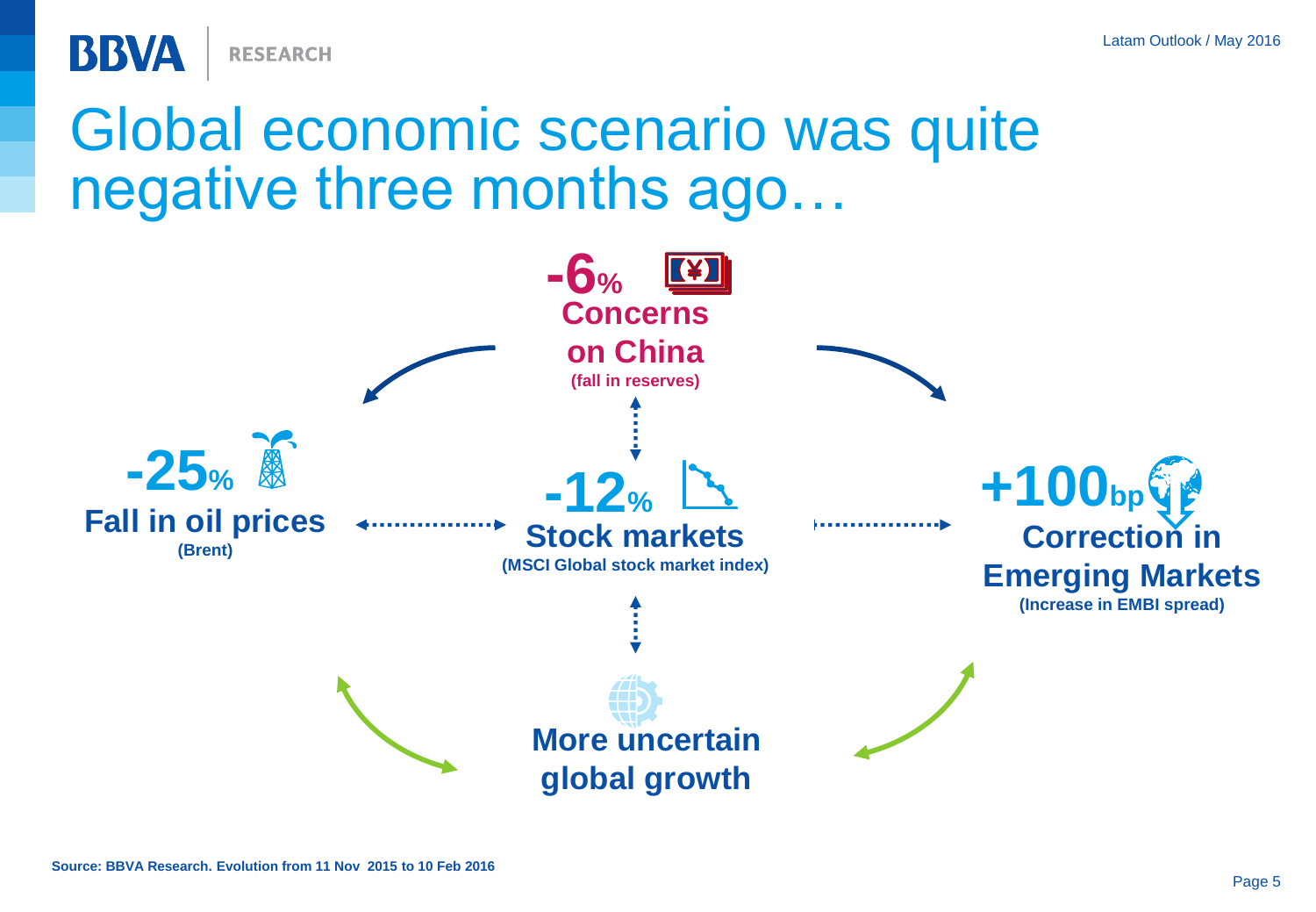

## but many of those factors have reversed in the last three months

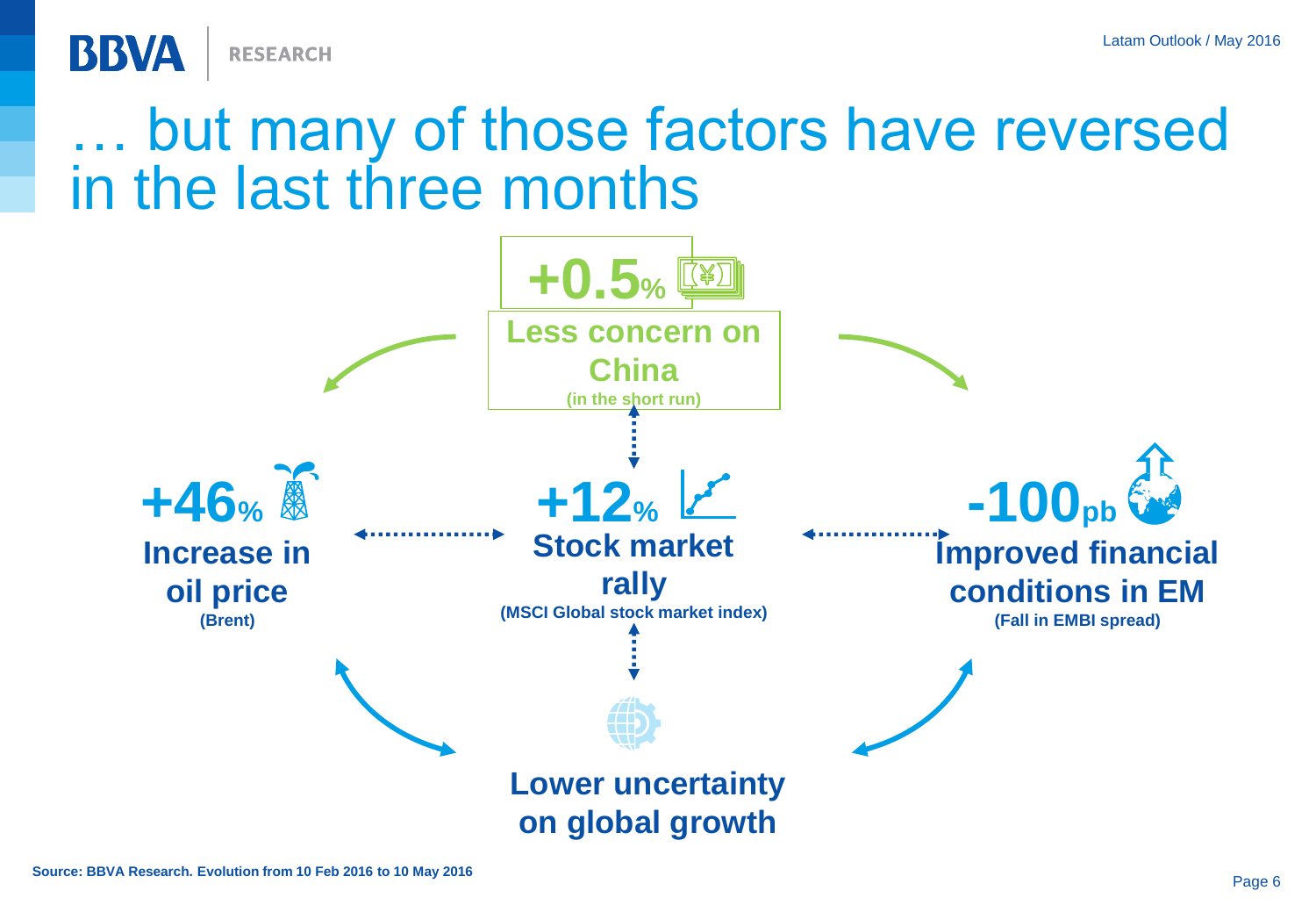**RESEARCH** 

**BBVA** 

## Commodity prices also benefitted from lower global volatility



Oil and copper prices recovered driven in part by less concerns about policy support for growth in China …

but long-term perspectives for commodity prices suffer given doubts about the pace of structural reforms in China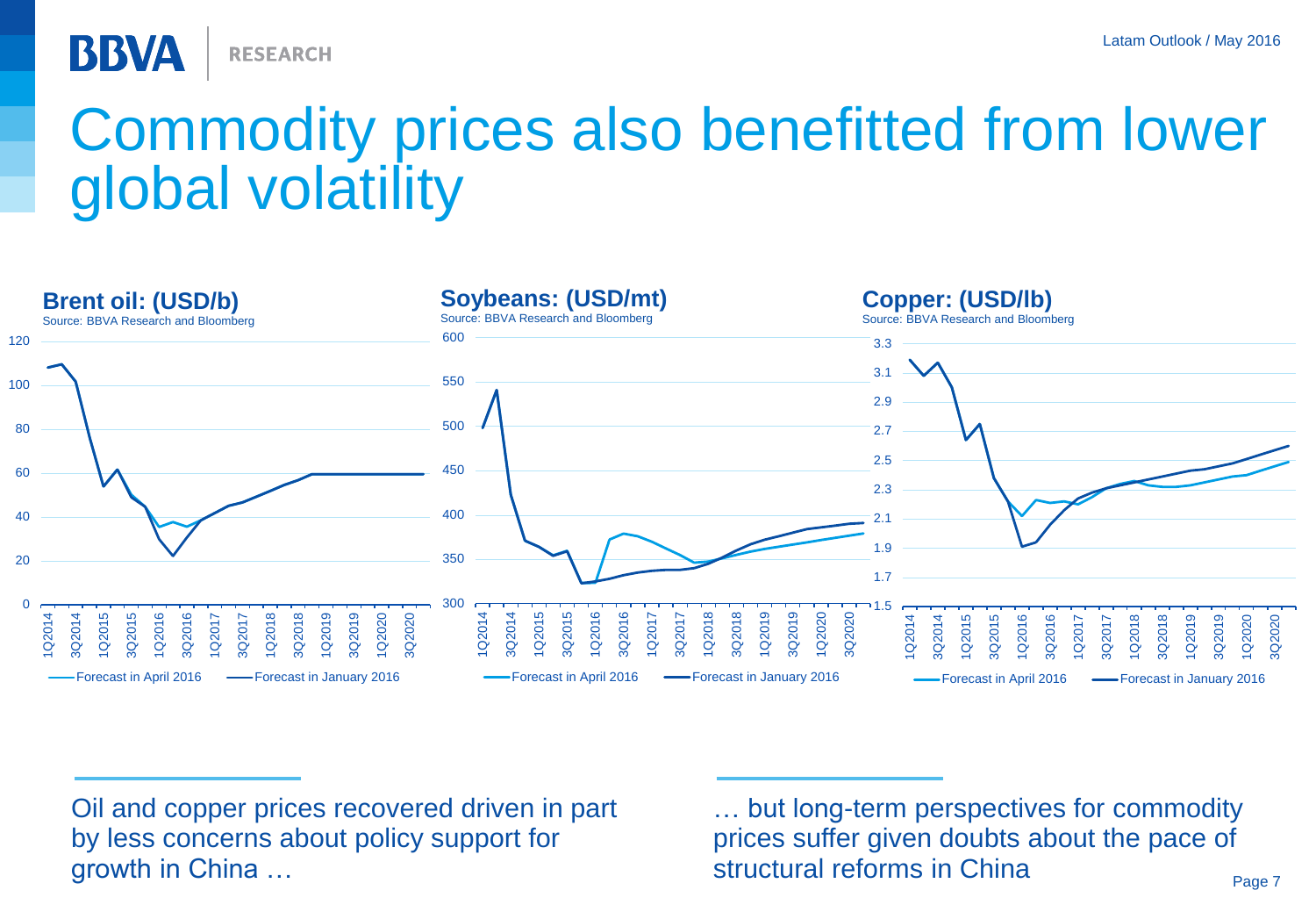**RESEARCH** 

## Nevertheless, global growth continues to be subdued, and with warning signs

#### **Global growth (% qoq at annual rate) (Forecasts based on BBVA-GAIN model)**

**BBVA** 



Source: BBVA Research Global growth around 3% (annual rate) in the last quarter has been accelerating, but still far from previous years

> Global growth to increase to 3.4% in 2017 but it will still be subdued:

- Given adjustment in emerging economies
- Developed economies not growing beyond its potential
- Global investment still weak

Global trade growth still decreasing since 2014. Warning: traditional sources of global growth are not working, as well as in previous recoveries.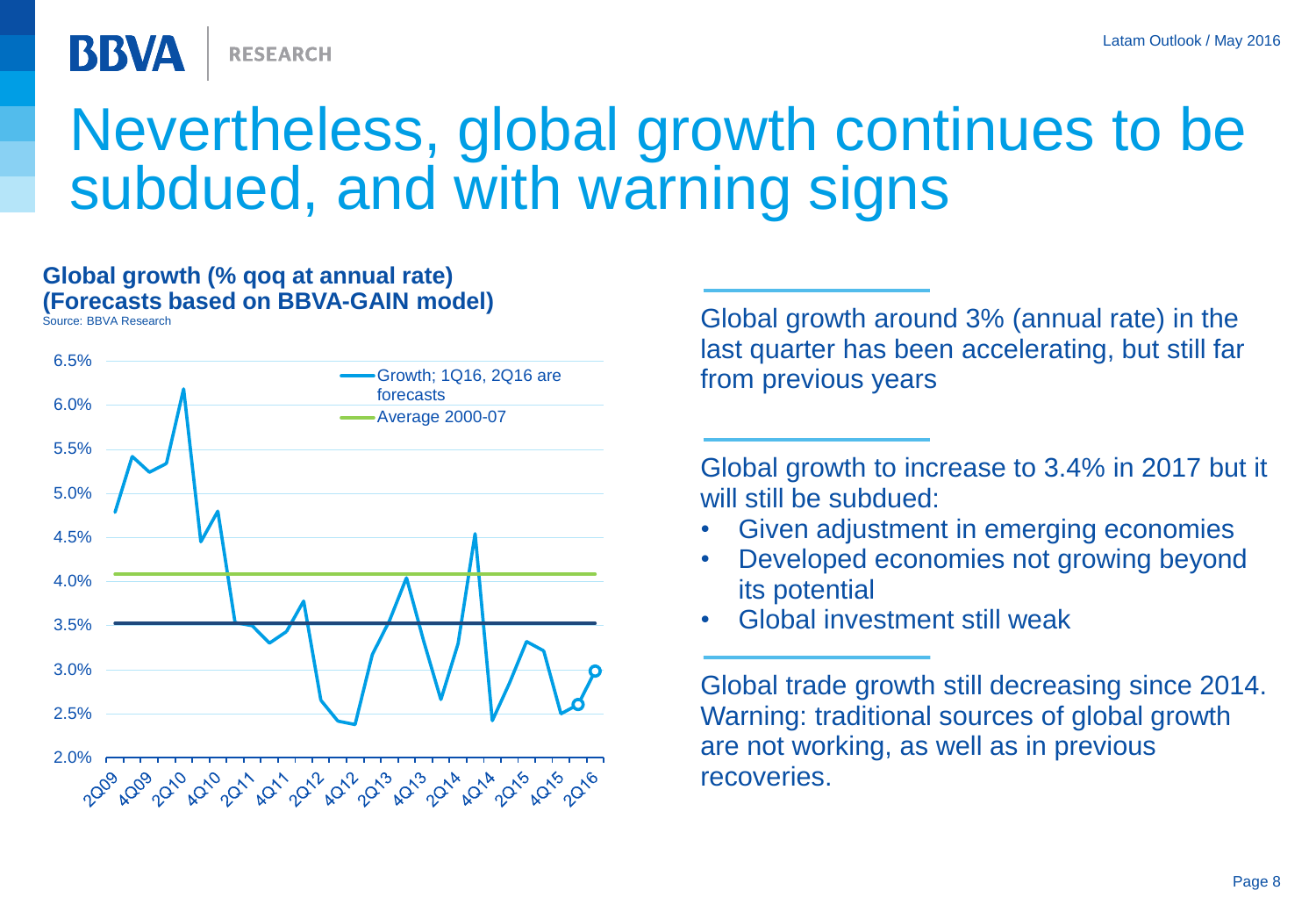

## Additional warning sign: global uncertainty shocks are now more frequent …

#### **Immediate effect of uncertainty shocks on financial volatility\***

Source: BBVA Research



**\* Effect on VIX (implied volatility of S&P 500) from a model of volatility and global growth. See global outlook for 2Q16 for details. Source: BBVA Research**

More frequent uncertainty shocks that generate high volatility (frequency has doubled)

Given fragile growth. uncertainty shocks tend to be amplified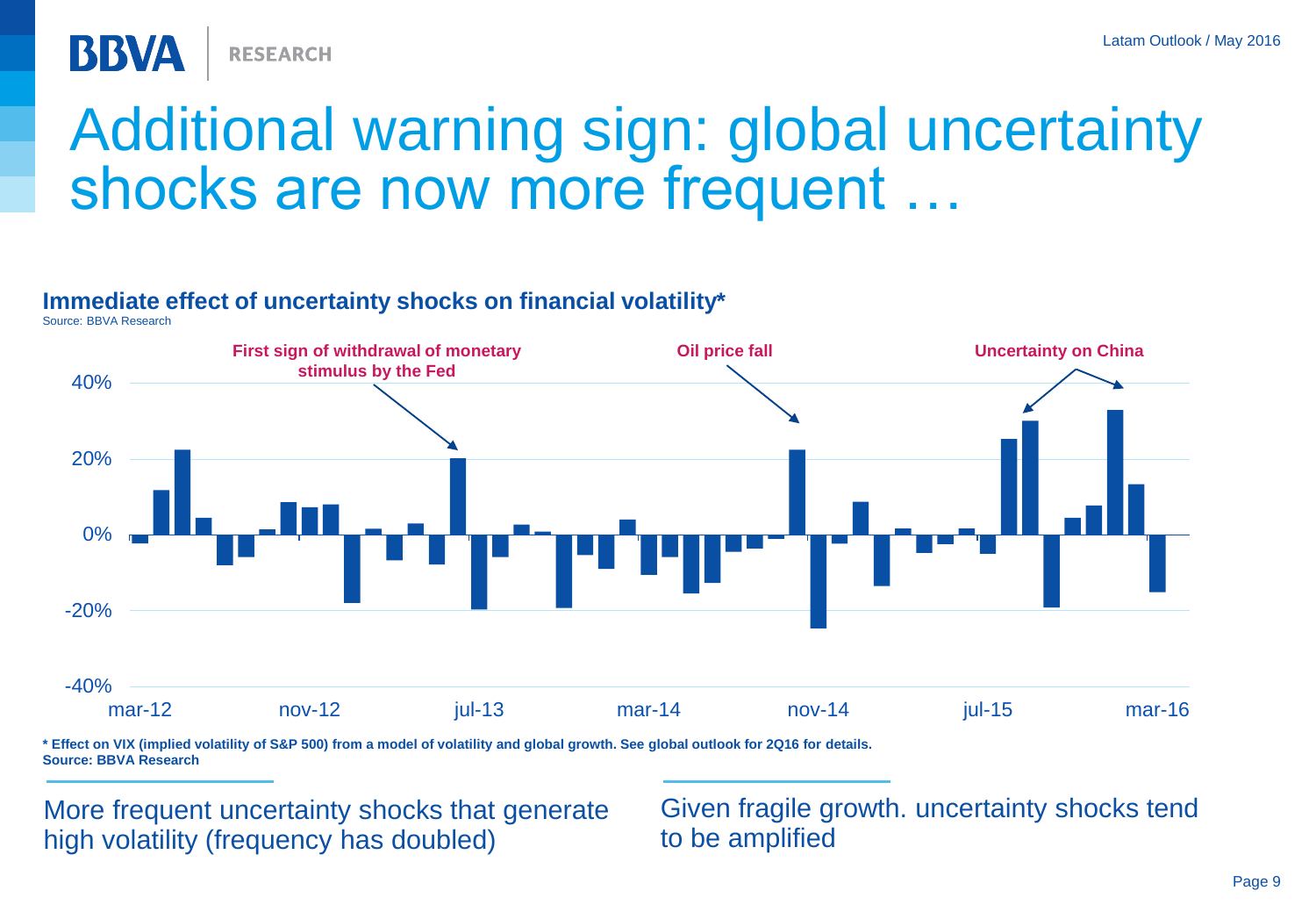**RESEARCH** 

## but their impact on growth, though stronger, is also shorter-lived

#### **Effect on growth of a temporary increase in volatility (percentage points)\***

Source: BBVA Research

BBVA



Good news is that even though negative shocks are more frequent, their impact on growth seems now less persistent

This could be in part the result of very accommodative monetary policy in developed economies, which buffer uncertainty shocks …

… but, what will happen when those accommodative monetary policies are withdrawn?

**\* Impact on growth of an increase in volatility caused by and increase in uncertainty. Details in Global Outlook 2Q16. Source: BBVA Research**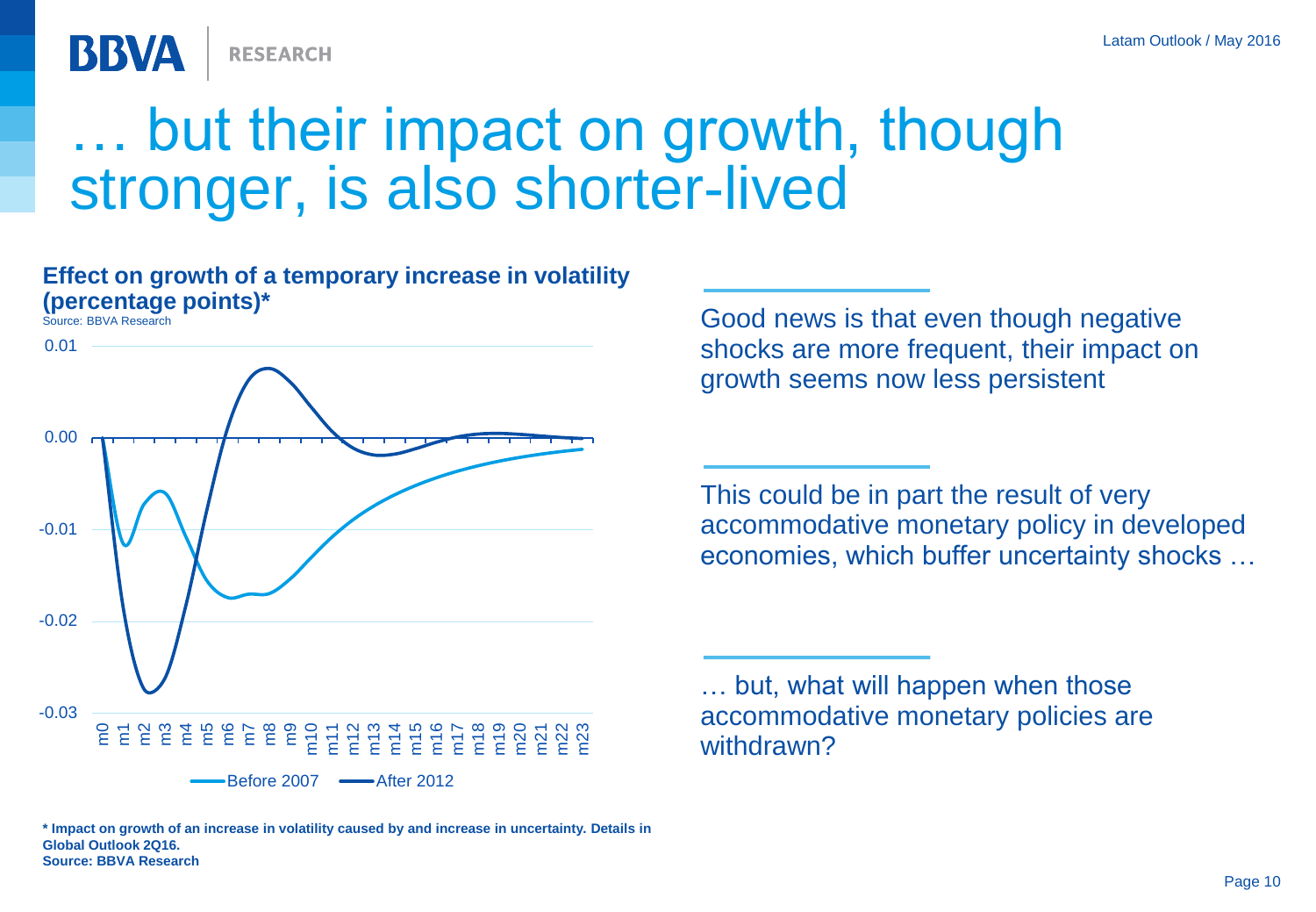

## China: gradual adjustment to continue

#### **China: GDP growth (%)**

Source: BBVA Research



Monetary and fiscal stimuli will continue to support growth in the short run. A soft landing continues to be the central scenario

State-owned enterprises: sustained by increasing debt and carrying excess capacity. Without reforms, they will drag medium-term growth by hampering an efficient allocation of resources.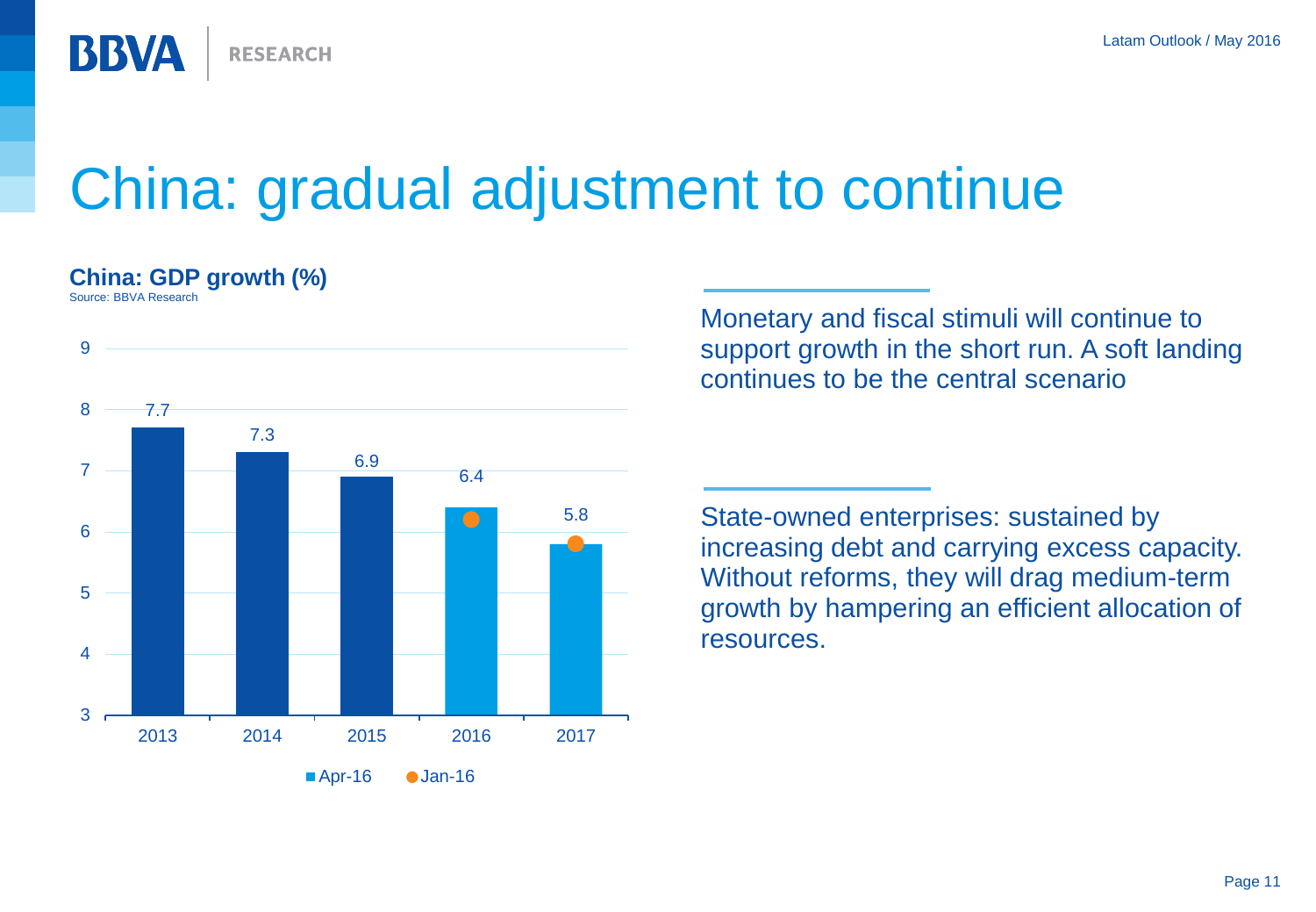

## US: growth to increase during 2016

#### **US: GDP growth (%)**

Source: BBVA Research



After a soft Q1, growth will increase during 2016, with a stronger employment growth

Fed will take into account stronger domestic growth and the drag from the external sector to decide on the timing and speed of further rate hikes.

We anticipate 2 more hikes in 2016, but with a downward bias.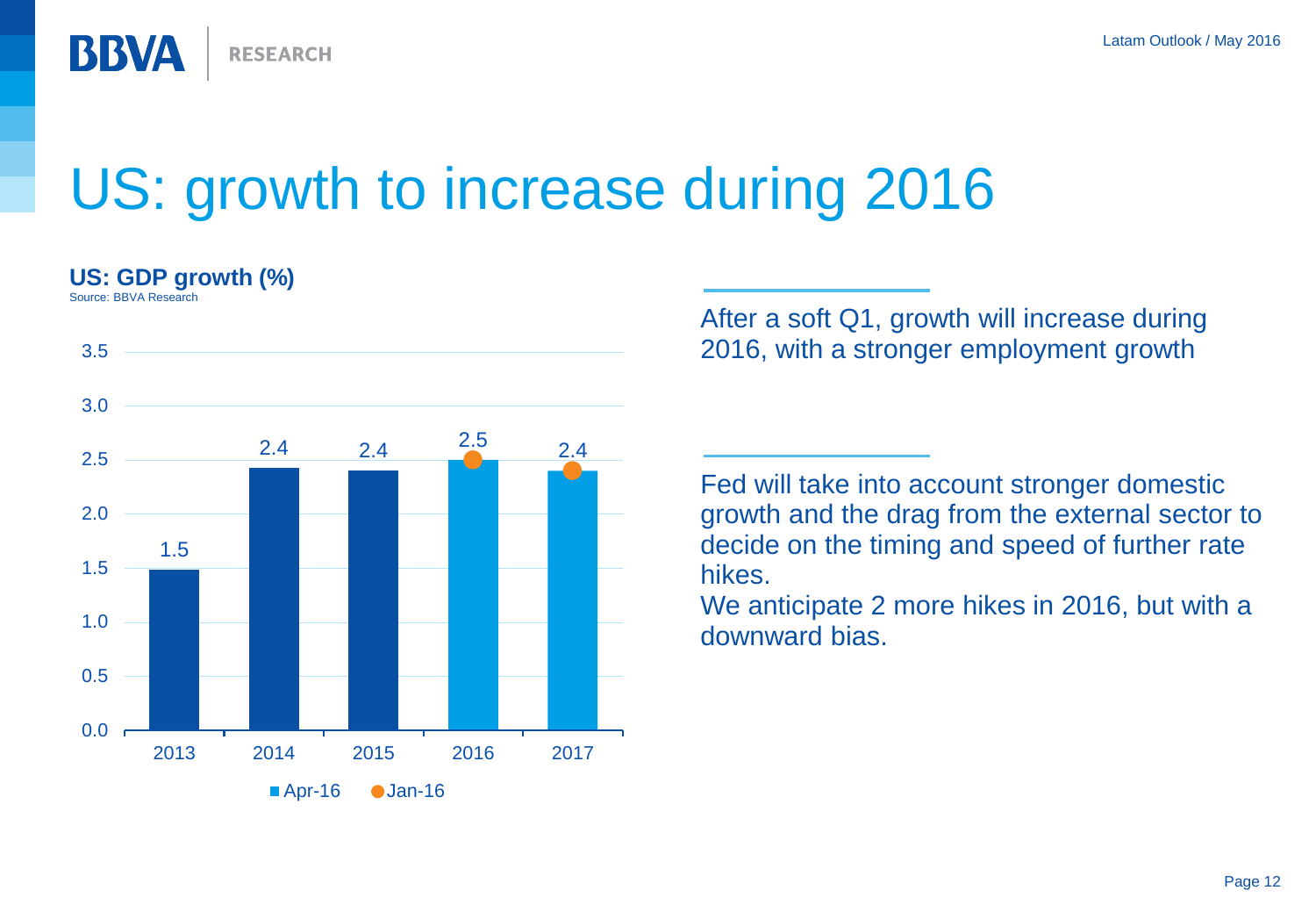

## China is currently the main global risk

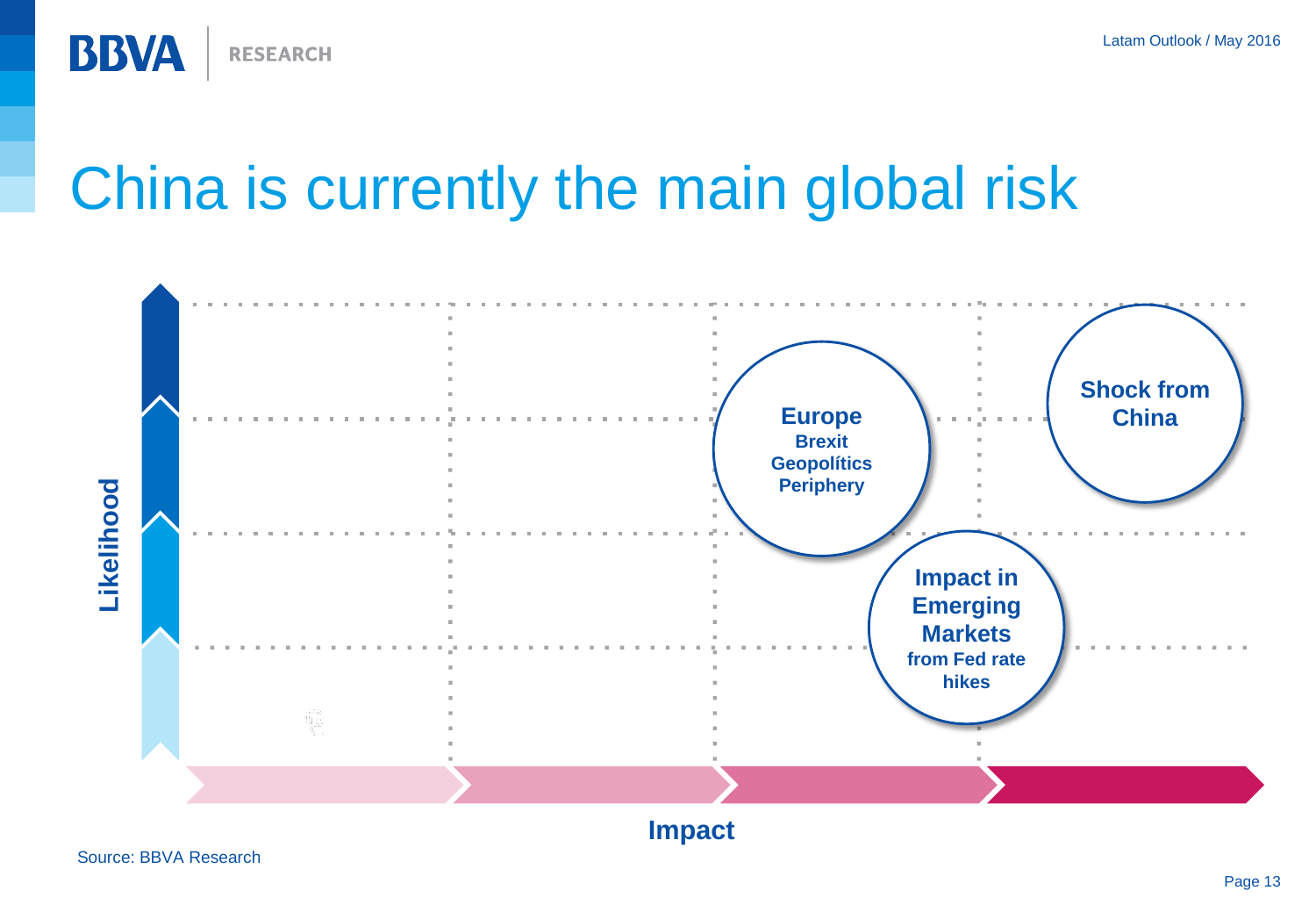## **Lating Contract of the Contract of the Contract of the Contract of the Contract of the Contract of the Contract of the Contract of the Contract of the Contract of the Contract of the Contract of the Contract of the Contra**

<span id="page-13-0"></span>**GDP to shrink in 2016 and recover in 2017**

Latam Outlook / May 2016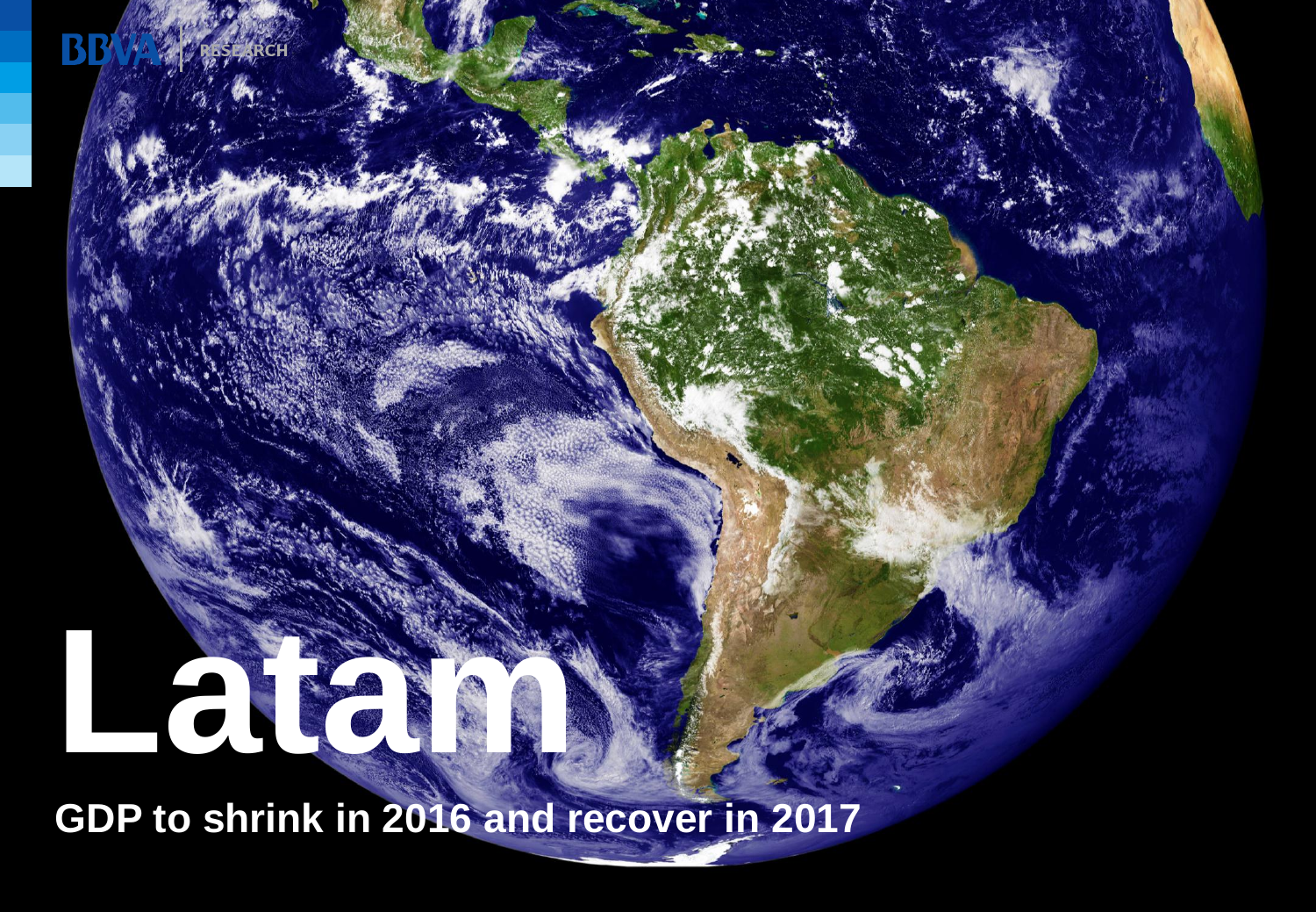

## Lower global risk aversion and an increase in commodity prices lifted Latam financial markets

#### **Latam main asset prices**

(Index May 2013=100)



Main asset prices and exchange rates in the region showed significant gains since February…

… driven by lower volatility in global financial markets and the ensuing impulse on commodity prices

Going forward, volatility and corrections in financial markets may return, as long as risks on Chinese growth and exchange rates persist, in addition to unexpected changes in Fed's plans for rate hikes.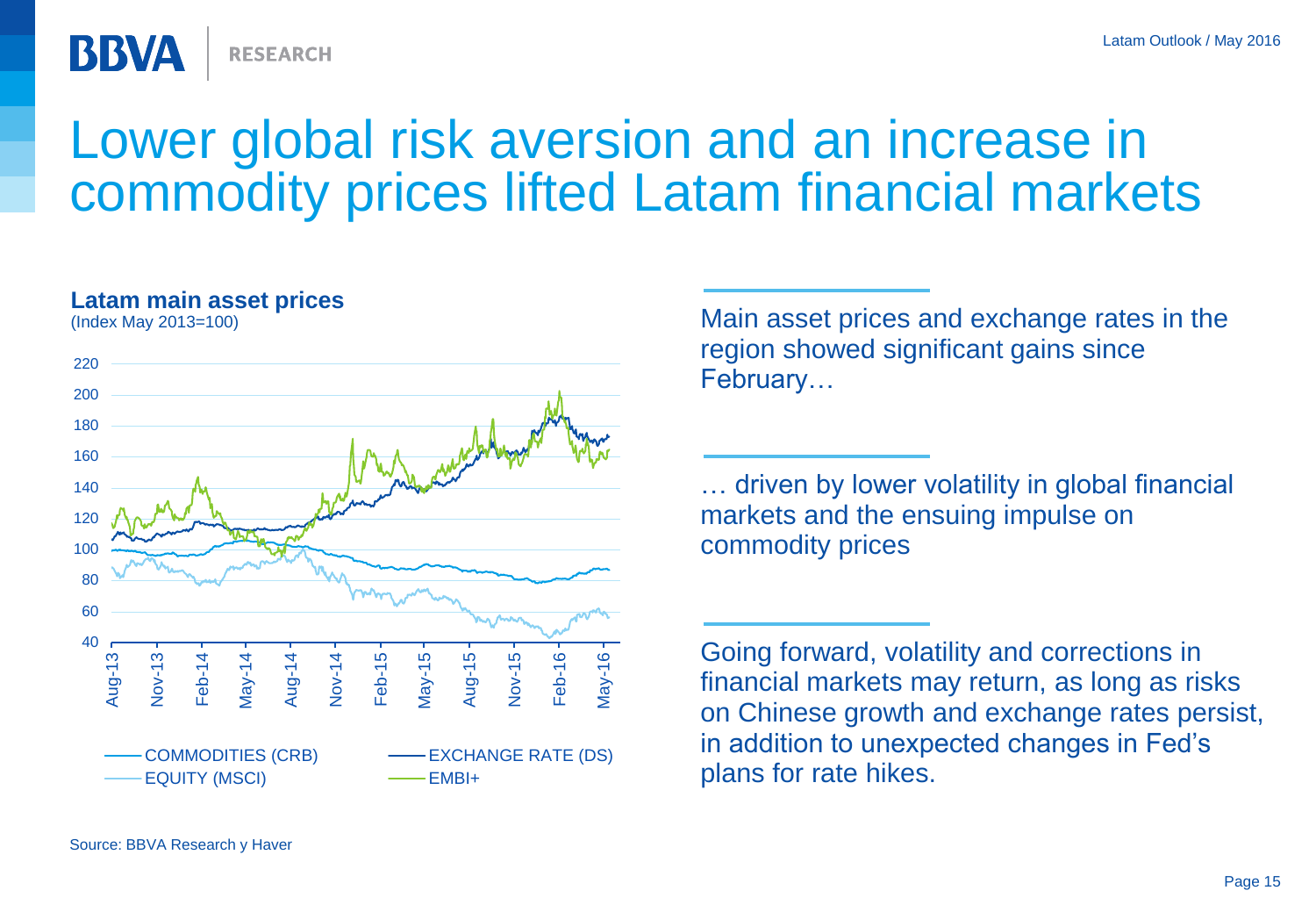

## Public expenditure will be marked down or decelerate sharply in Latam, with the main exception of Brazil



ARG | | BRA | | CHI | | COL | | MEX | PAR | PER | | URU | |Latam

Public expenditure will be less expansionary than previously anticipated, especially in Argentina, Chile, Peru and México.

Main exception is Brazil, where we expect a less ambitious adjustment of public expenditure due to still-high political uncertainty



Correction of public expenditure seems unavoidable in countries with very low (or even non-existent) fiscal space, in the context of a significant negative shock to tax revenues from subdued commodity prices.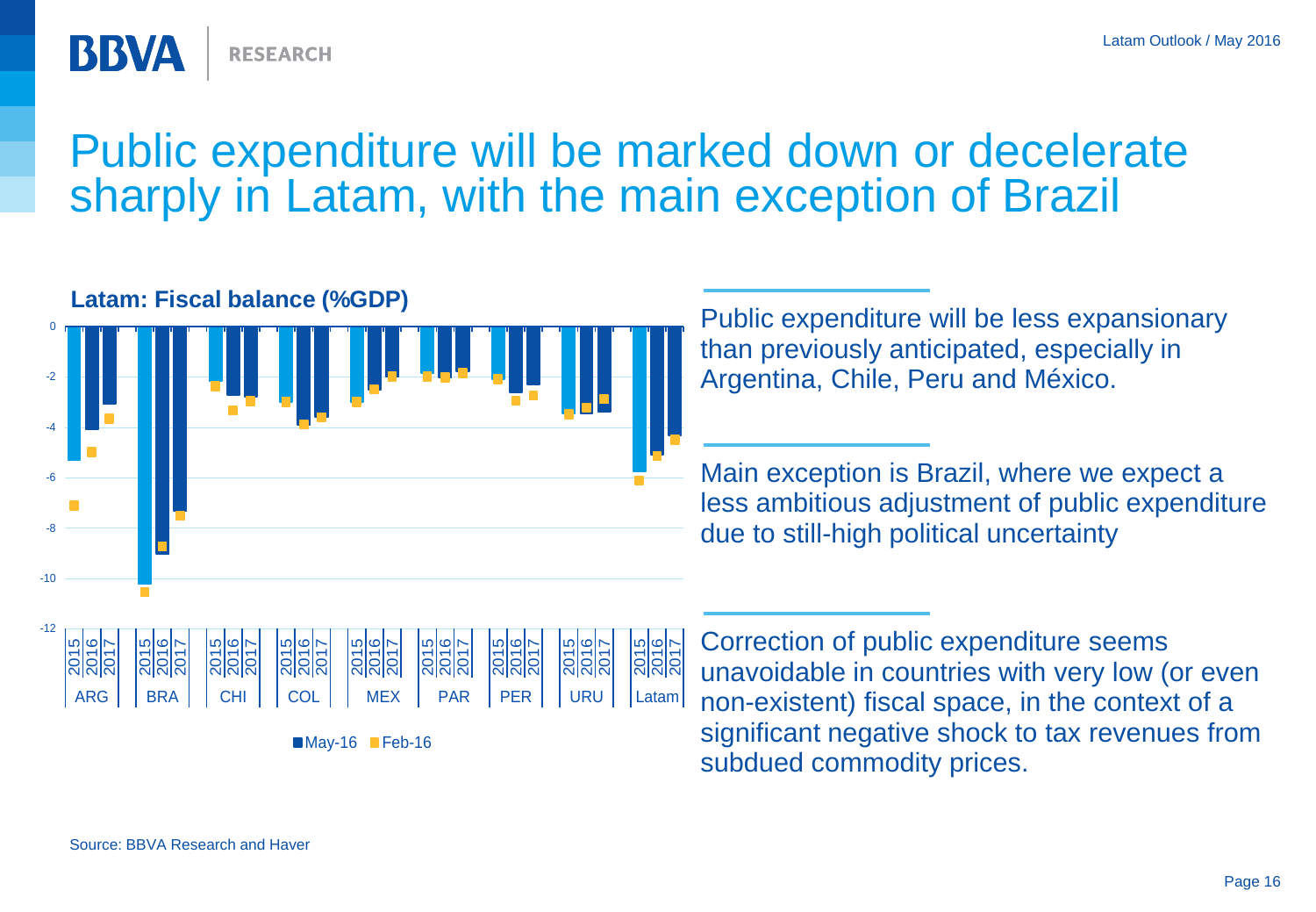**RESEARCH** 

## Confidence indicators remain weak, dragging consumption and investment

#### **Latam: Confidence indexes (households and firms)**



(values over 50 indicate optimism)

**BBVA** 

Sharp recent fall in household confidence in Argentina (due to rise in utility prices as part of fiscal consolidation) and Colombia. Confidence improves in Peru after the elections

**Firms**: low confidence on the weak external environment, political noise and uncertainty about economic policies in some countries

**Households:** pessimism on weak labor markets and still-high inflation

Source: BBVA Research and Haver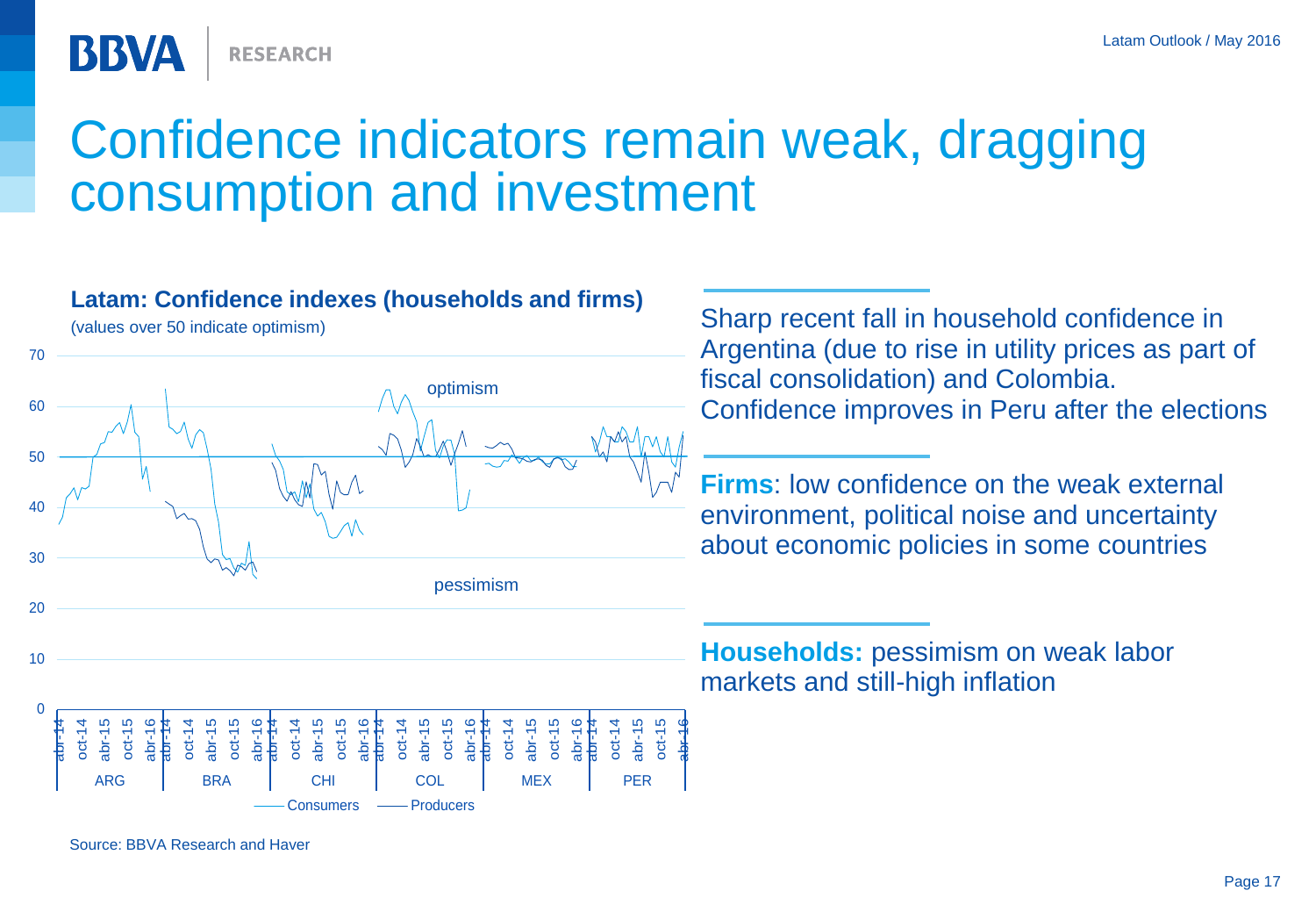

## Latam GDP to fall in 2016 (-1.1%) and recover gradually starting in 2017 (1.7%)



#### **Latam\*: GDP growth (%yoy)**

Growth forecasts revised down despite recovery of commodity prices in 2016 …

… as lower public expenditure in many economies weigh down on growth

#### **Stronger 2017 growth in Latam driven by:**

- **1. The external sector**, due to higher global growth, depreciated exchange rates and improved terms of trade
- **2. Investment**, especially by the private sector in Argentina and infrastructure investment in Peru and Colombia

#### Source: BBVA Research

(1) Weighted average of Argentina. Brazil. Chile. Colombia. Mexico. Paraguay. Peru. Mexico. Uruguay and Venezuela

(2) For Argentina. private estimates of GDP are used while official statistics are released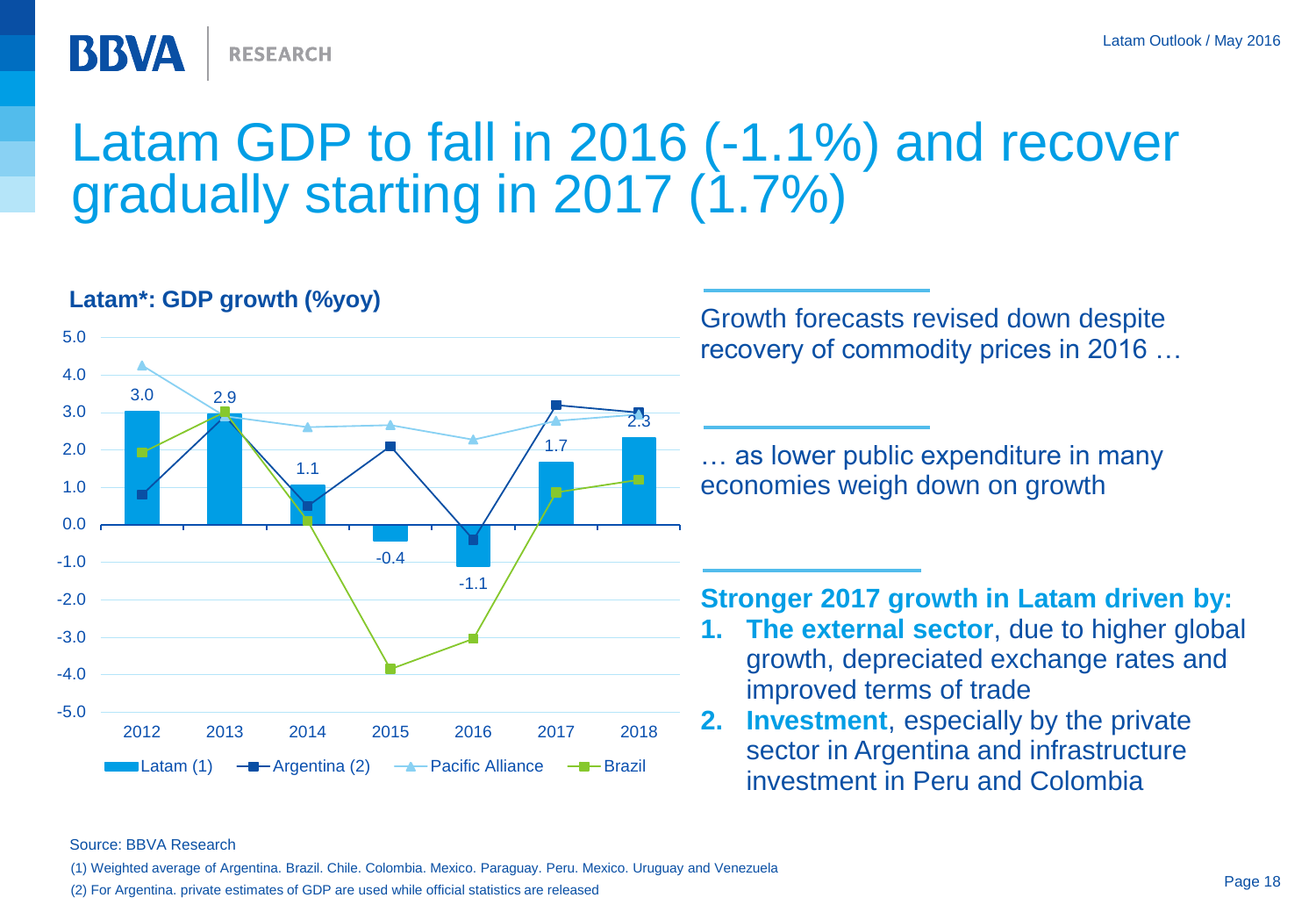

**BBVA** 

## Peru, Colombia, Mexico and Paraguay, the most dynamic economies in 2016



**Latam countries: GDP growth (%)**

Pacific Alliance will grow 2.3% in 2016 and 2.8% in 2017, towards its potential (3.8%)

Growth revised down in Argentina (monetary policy) and Uruguay (lower

Latin America maintains strong heterogeneity in growth momentum and forecasts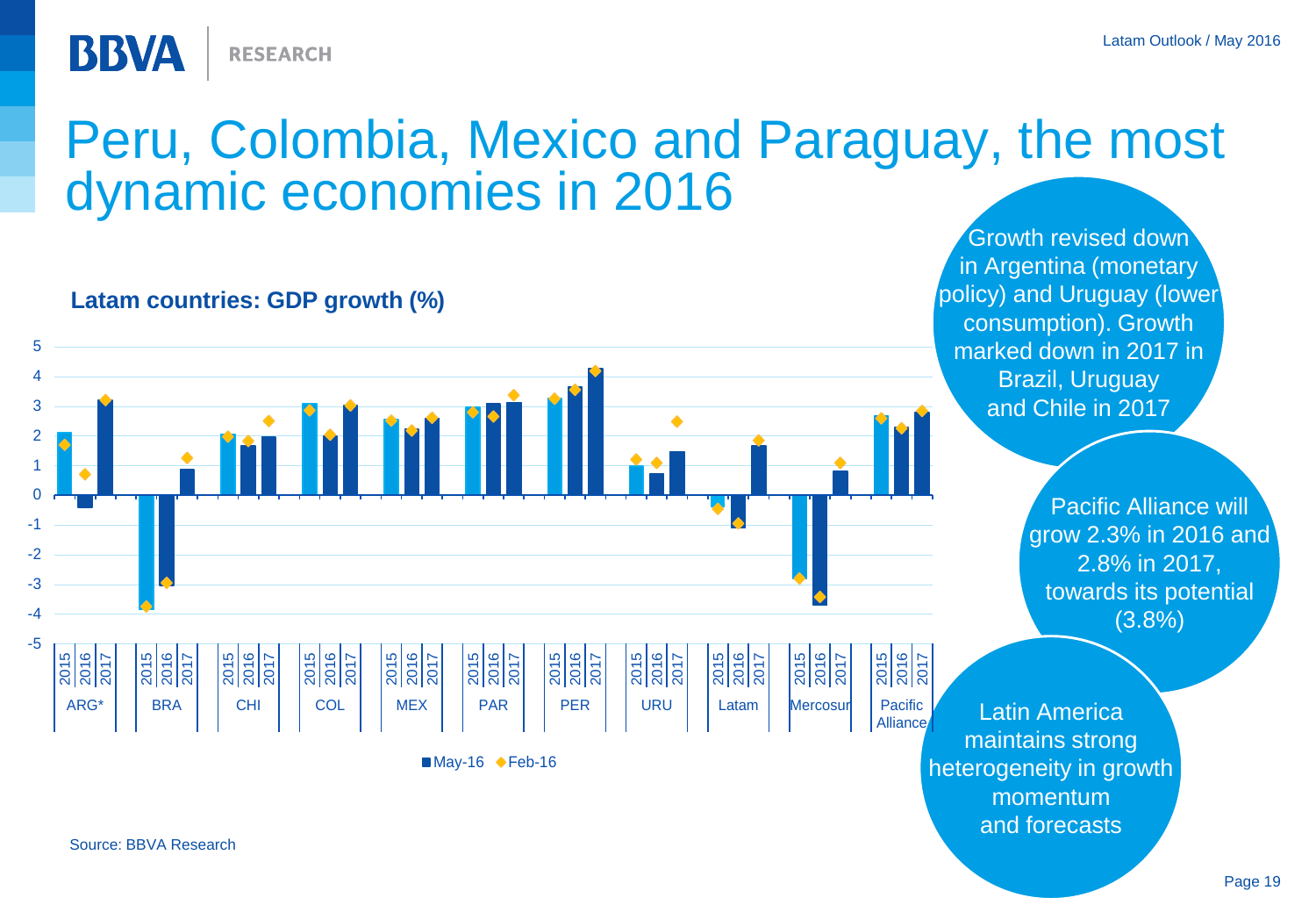

## Inflationary pressures abate somewhat, given recent exchange-rate appreciation

#### **Latam: inflation (%yoy) in inflation-targeting countries**



Source: BBVA Research and Haver

Inflation starts to flex down (except Colombia and Uruguay, but remains above Central Bank targets (bar Mexico and Paraguay)

Inflation will converge to Central Bank's targets at the end of 2016 or in 2017, given less pressure from FX depreciation and from domestic demand.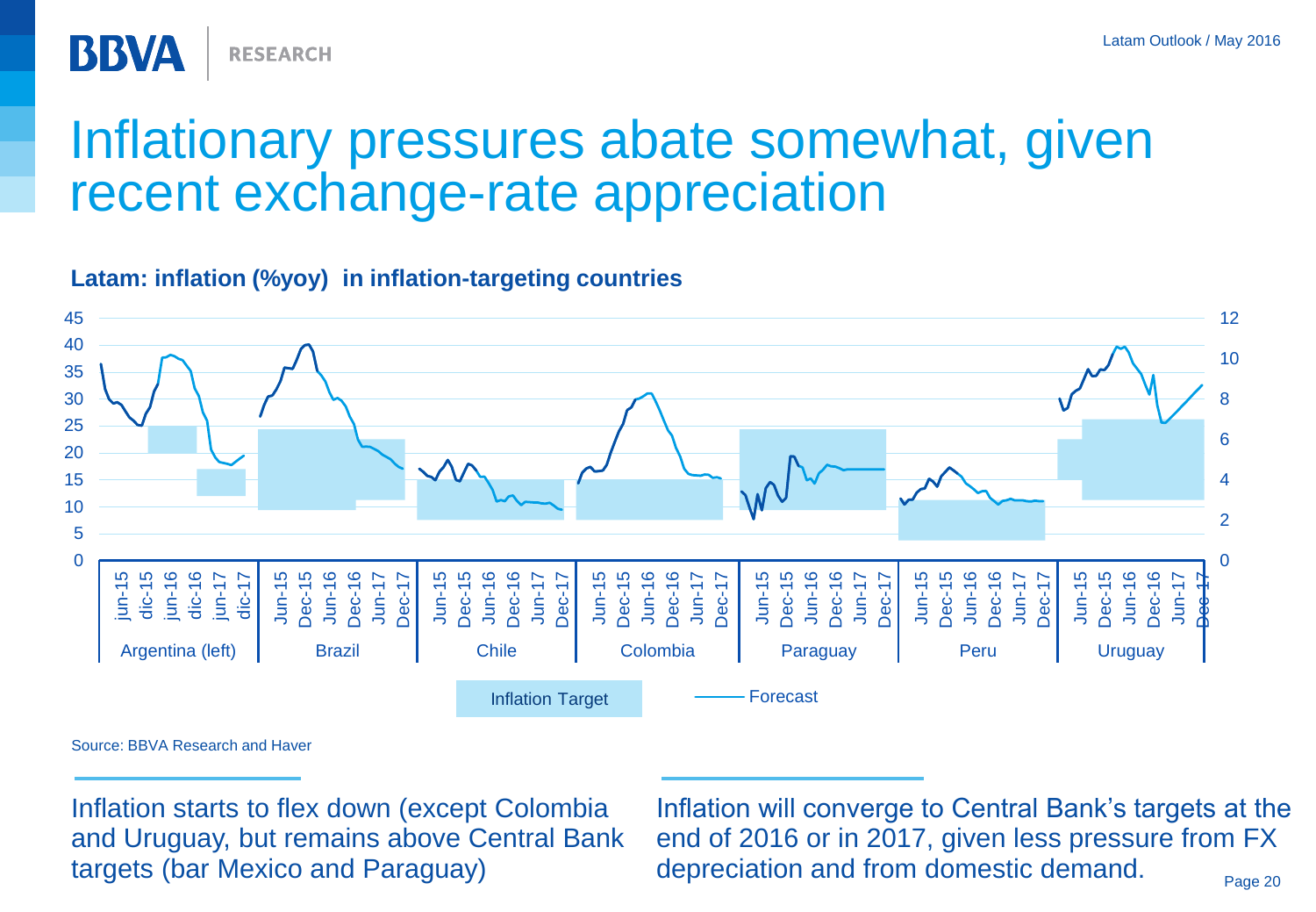

## Persistence of inflation in some countries could delay convergence to inflation targets

#### **Latam: persistence of core inflation\***



Persistence of inflation is strongest in Argentina and, to a lesser extent, in Brazil, Colombia and Uruguay. This could delay convergence back to central banks' inflation targets

Nevertheless, persistence can diminish drastically if there is a significant change in the conduct of monetary policy (as in Argentina) or in indexation mechanisms.

\* Degree of influence of past core inflation on current core inflation. Based on the estimation of a Phillips curve where current inflation depends on the output gap, past inflation, inflation expectations, exchange rate and commodity prices Source: BBVA Research and Haver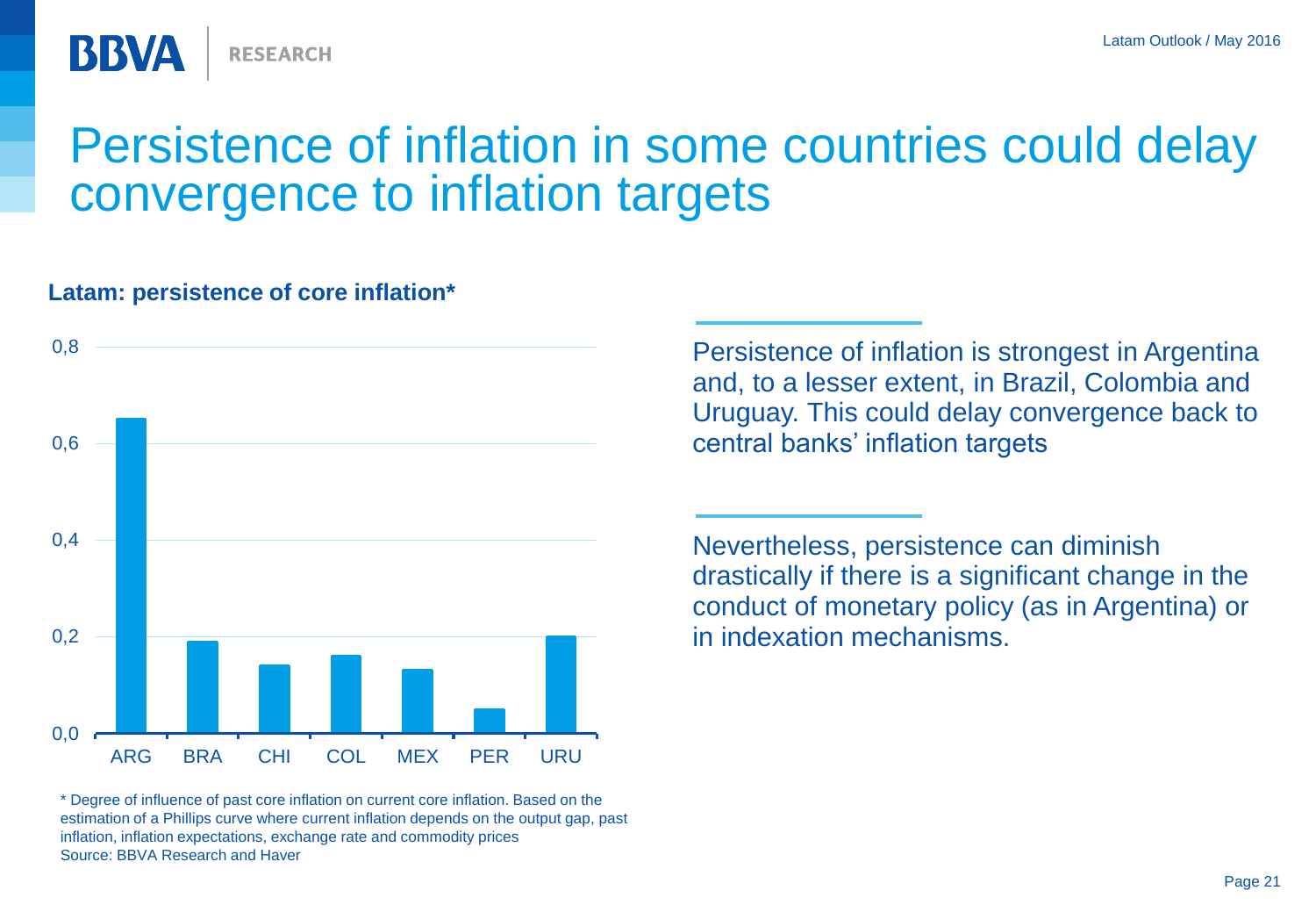

### Monetary policy in wait-and-see mode, except in Argentina and Colombia

#### **Official interest rates in inflation-targeting countries (%)**



Source: BBVA Research and Haver

Lower pressure on inflation will allow Central Banks in the region to wait and see, keeping rates stable during 2016 (except Colombia)

Mexico will keep its official interest rate synchronized with the Fed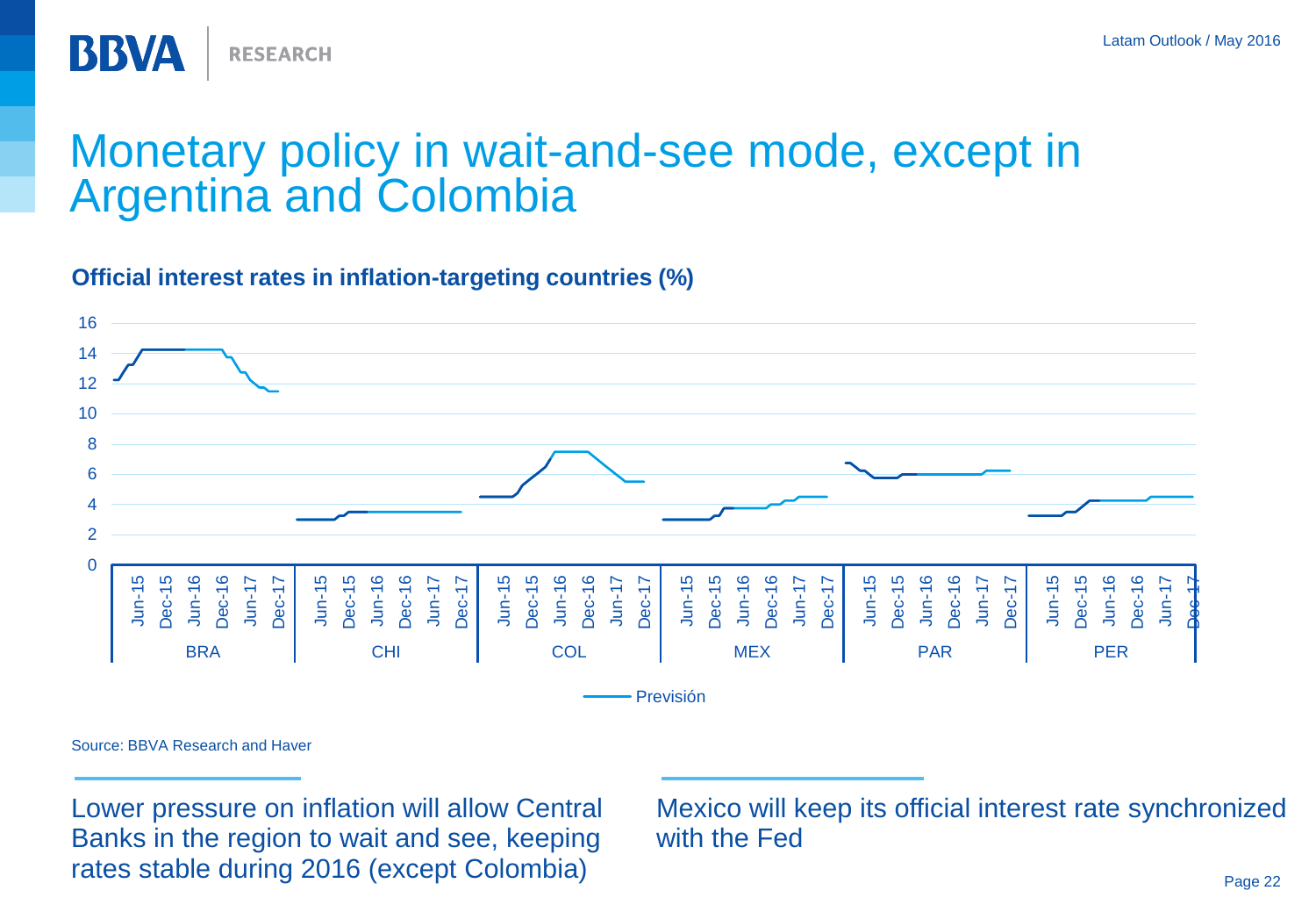### Exchange rates will depreciate going forward, but from a stronger starting point than 3 months ago



FX appreciation in February-April driven by lower global risk aversion and return of capital inflows

Going forward, markets will follow closely Fed's decision on interest rates and any signs of weaker growth in China or a weaker Renminbi.

In Mexico, Colombia and Chile there is some room for appreciation during 2016-17 given improving fundamentals and an expected rise in oil and copper prices.

**BBVA** 

**RESEARCH**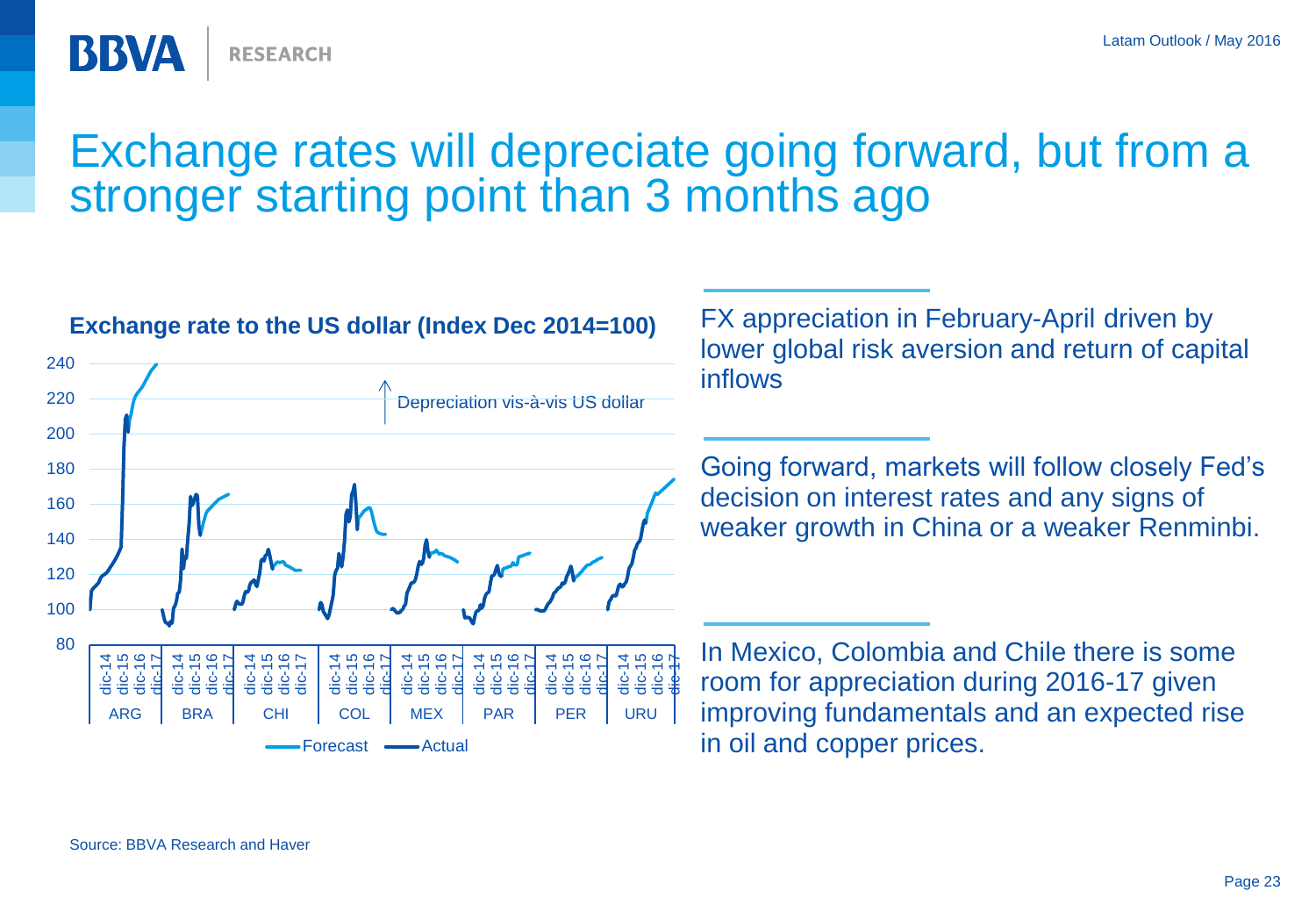External deficits continue to correct in most countries, in part due to deceleration of domestic demand



**Latam: Current account balance (%GDP)**

**RESEARCH** 

External deficits (small in Chile and Paraguay) continue to shrink in most countries …

… driven by the depreciation of exchange rates in previous quarters, a weak domestic demand and a gradual improvement of terms of trade



 $M$ ay-16  $\blacklozenge$  Feb-16

FDI is weakening due to the fall in commodity prices, but still represents a significant share of external financing needs, limiting external vulnerability in the region.

**BBVA**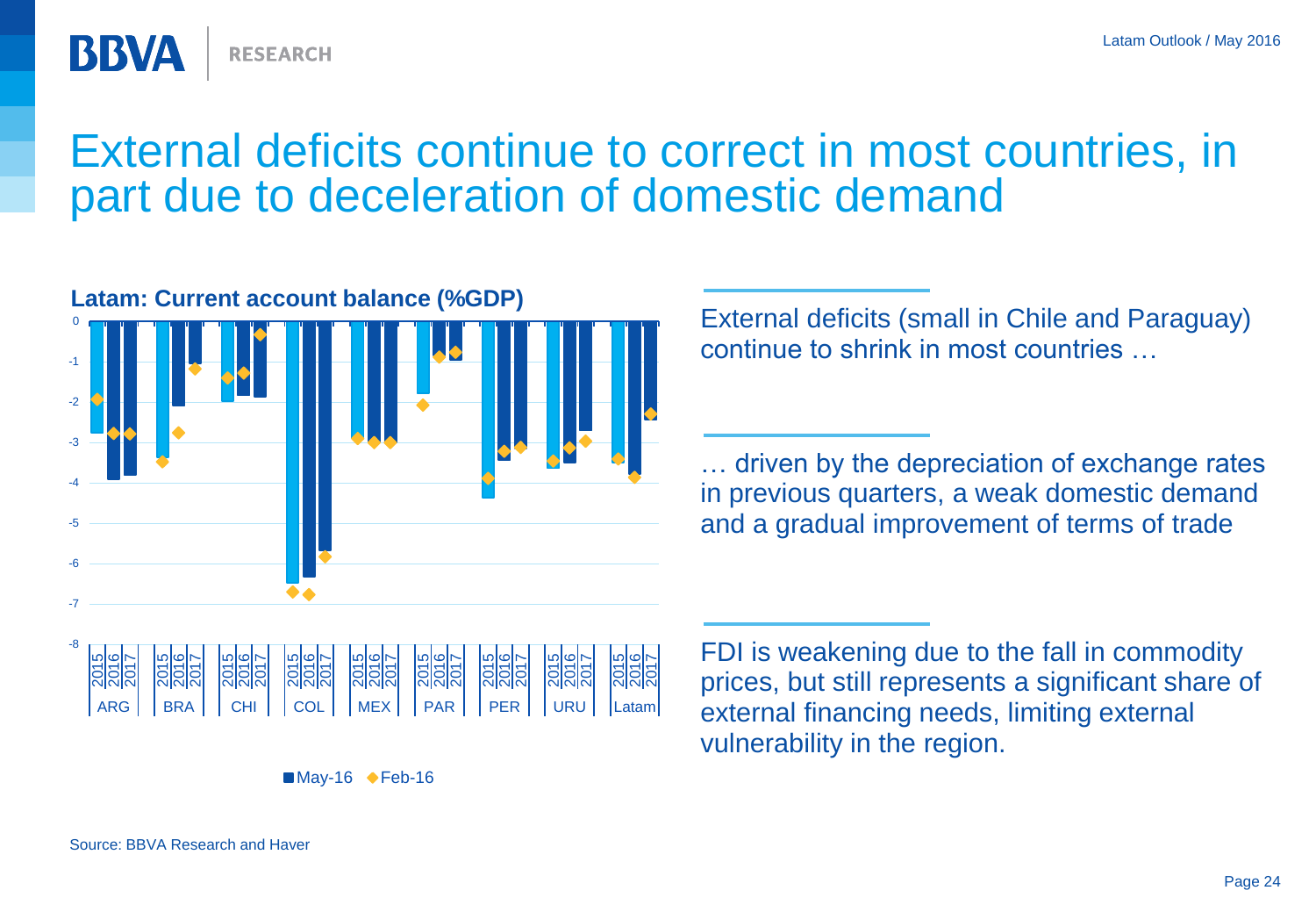

## Main Messages

**The global outlook has improved. but global growth will continue to be low.** Financial stress has been reduced significantly in the last three months, especially in emerging markets, and commodity prices have recovered. Global growth will increase but moderately and will remain fragile.

**Latam GDP will shrink -1.1% in 2016 and recover to 1.7% in 2017.** The fall in 2016 will be dragged by the sharp recession in Brazil, whereas the Pacific Alliance will grow 2.3%. Recovery in 2017 will be driven by the external sector (stronger global growth and better terms of trade) and higher investment in places like Argentina, Peru and Colombia.

**The positive effect of the recent recovery of commodity prices will be offset by lower public expenditure.** Public expenditure will be adjusted in most countries given lower tax receipts and to preserve fiscal rules and sovereign ratings. The main exception will be Brazil. where the necessary fiscal consolidation is likely to continue to be postponed.

**Inflation abates slightly in most countries, helped by the recent appreciation of commodity prices.** Lower inflation and weak domestic demand will allow central banks to wait and see, with stable interest rates likely for the remainder of this year. with the exception of Colombia, where further hikes are likely. In turn, Mexico will continue to synchronize interest rate hikes with the Fed's.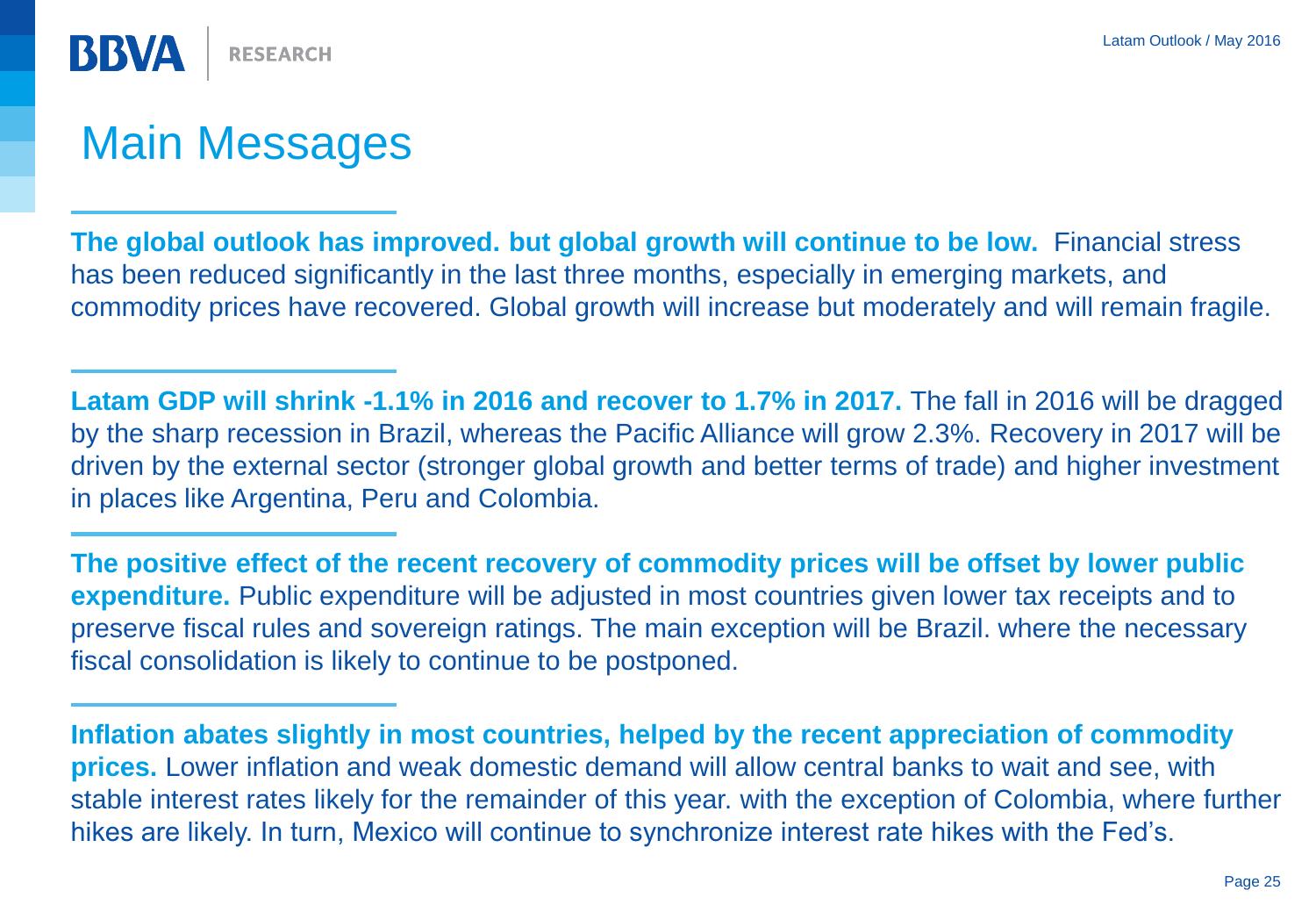

## **Annex**